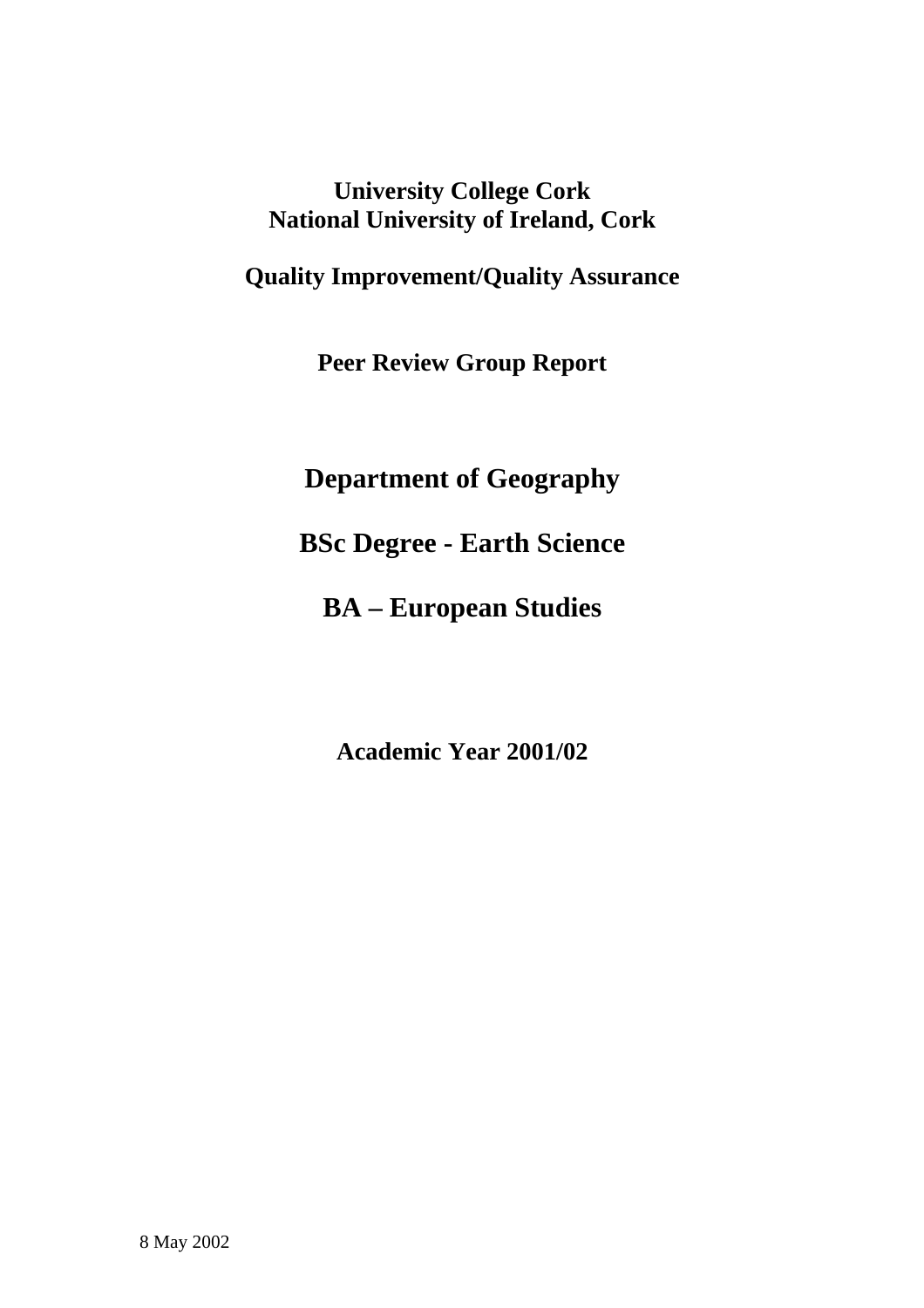## **Members of the Peer Review Group**

Professor D. Gillmor, Department of Geography, TCD, Dublin

Professor B. Bluck, Division of Earth Sciences, University of Glasgow, UK

Professor J. Burgess, Department of Geography, University College London, UK

Professor D. Lucey, Department of Food Business & Development, UCC

Professor G. Kiely, Department of Civil & Environmental Engineering, UCC (Chair)

## **Timetable for the Site Visit**.

The timetable for the site visit of the Peer Review Group is appended as Appendix A.

## **Peer Review**

#### **Methodology**

Areas of responsibility of each member of Peer Review Group

- Professor Lucey wrote sections on
	- o Department details
	- o Department Organisation & Planning and
	- o Teaching and learning
- Professor Gillmor wrote the background on historical context in which the UCC Department of Geography has evolved and also sections on:
	- o Dept. description and building needs
	- o Organisation and planning
	- o Teaching and learning
	- o Research and scholarly activity
	- o Staff development and
	- o External relations
- Professor Bluck wrote sections on:
	- o Organisation and planning
	- o Research and scholarly activity and
	- o Essential points as he sees them
- Professor Burgess wrote sections on
	- o Teaching issues
	- o Research issues and
	- o Space and resources
- Professor Kiely wrote sections on
	- o Teaching and learning
	- o Research and scholarly activity
	- o Staff development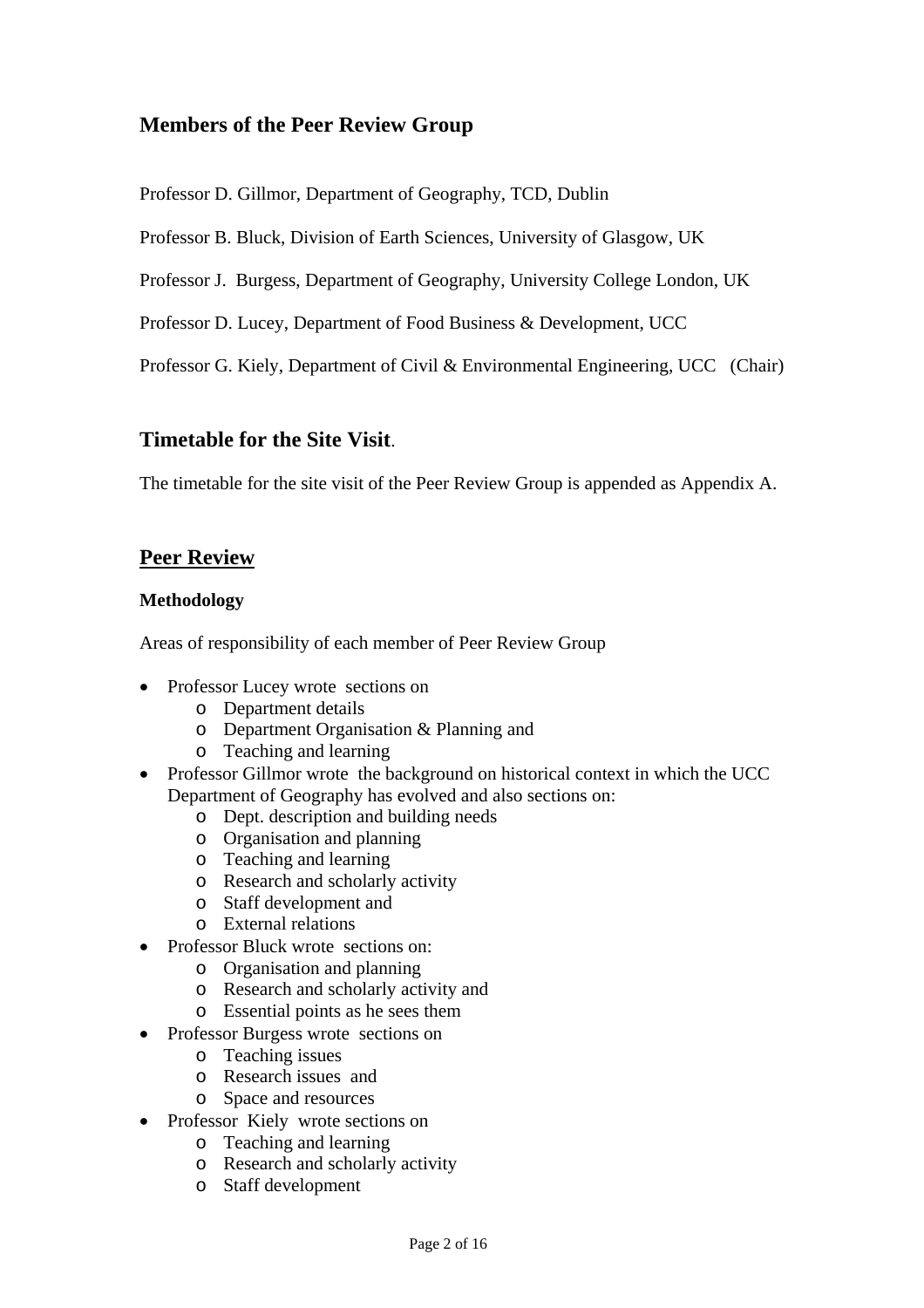- o External relations and
- o Support services

In essence each of the panel members compiled individual reports under the above headings, which were then coordinated by Professor Lucey and the Chair.

## **Self-Assessment Report**

A Departmental co-ordinating committee chaired by Dr. Kevin Hourihan prepared the self-assessment report. The work, which started in February 2001, was completed in February 2002. It included 17 committee meetings. The final SA report reflected the views of all participants.

The Peer Review Group found the Self-Assessment Report to be detailed and honest and supported by information obtained during interviews over the two-day visit. The Peer Review Group did not find any significant omissions in the report. Further requests for information by the chairman of the Peer Review Group prior to the visit were dealt with expeditiously.

The Departmental Co-ordinating committee and its Chairman are to be congratulated for an excellent report and for being most helpful, forthcoming and honest with the Peer Review Group.

## **Findings of the Peer Review Group**

### **Department Details**

Over the past quarter century the Department of Geography has grown from a very small base to become the largest geography department in the country. Within UCC it is the fifth largest (of 17) department in the Faculty of Arts with a current student FTE of 364. The department's student numbers have grown in distinct phases as it responded positively to the University's policy of expansion of undergraduate student intake, guided by Governments' requests and incentives. The department, like many others in Ireland, would have seen their primary responsibility as providing the best possible education for the rapidly expanding numbers of our young people aspiring to attend third level, while maintaining the widespread international recognition of the quality of the department's graduates. The Peer Review Group notes the very favourable comments of the extern examiners about the high quality of the department's students, the care given to the students by the staff of the department and the range of opportunities offered by the department's programmes, given its small staff size. The Peer Review Group wishes to commend the department for the superb accomplishment in managing the growth so successfully, especially in an environment where expansion was encouraged in spurts sometimes accompanied by conflicting signals between the exhortations and provision of resources. While growing the undergraduate student numbers, the department has simultaneously increased its research and postgraduate base, which the Peer Review Group notes as a major accomplishment.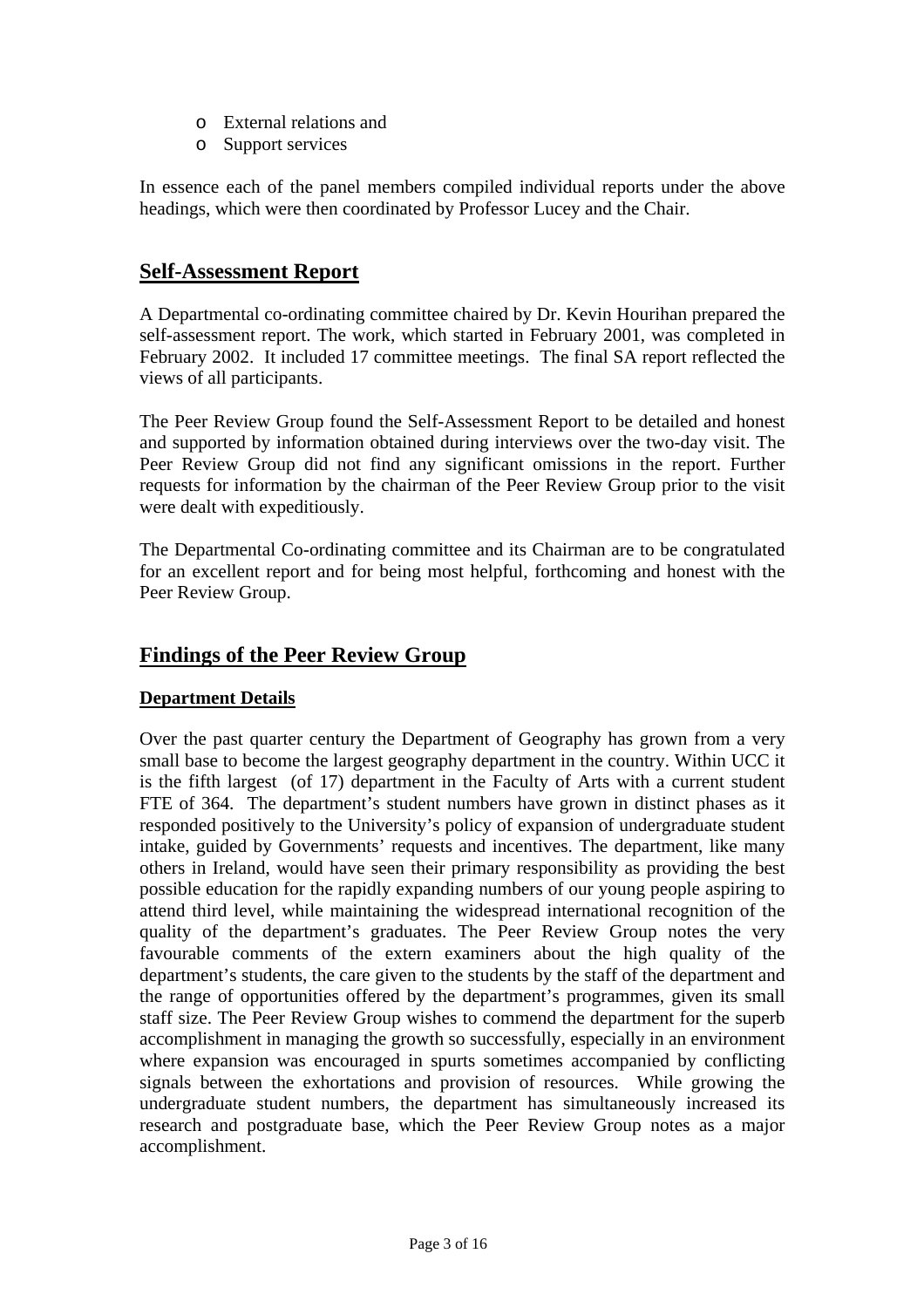The nature of the department's growth pattern over the past two decades has immediate implications for its human and physical resources. The Peer Review Group notes that the age profile of academic staff is now too mature and that substantial issues of staff renewal are required to be addressed in the short term. Furthermore, 63% of the student numbers are female while only 2 of the academic staff (one permanent and one on a one-year temporary contract) are female. This is a human resource issue requiring immediate attention.

Although academic staff numbers have expanded over the past two decades, the Peer Review Group finds it anomalous that while the Geography department functions as a semi-Science discipline, it now has the second highest student-staff ratio within the Arts Faculty (21.0 compared to an average in Arts of  $15.7$ )<sup>1</sup>.

The department has received additional space over the past two decades but regrettably in a piecemeal way and not as part of an overall strategic plan for the department. The department functions over four separate space locations, which is a source of inefficiency. Three (and sometimes four) of the administrative staff are housed in one room (area approx.  $12m^2$ ). This deficiency needs immediate attention. The Cartographer and department operative share a common space. Subdivision of this space is required to improve working conditions. Consideration should be given to transferring the Map library to the main University library. Access for disabled people should be accommodated in any building refurbishment. A staff/postgraduate room for formal meetings, seminars etc is required. Upgrading of the laboratory space is required as well as the laboratory instrumentation. It is very clear to the Peer Review Group that there is an urgent and immediate need for a single consolidated building to house all Geography staff under the one roof.

The Peer Review Group notes that the University Strategic Plan does not include a new consolidated building for Geography. In these circumstances the Peer Review Group recommends that the Department begin the consultation process with the Buildings and Estates Office and with the Vice-President for Planning, Communications & Development. The object is to consider all possibilities for a consolidated building, including a total refurbishment of the existing building including the consideration of an additional floor within/above the existing Geography building (noting the high ceiling of existing floors).

The broad thrust of the Peer Review Group's recommendations (itemized in later sections of this report) are aimed at stabilising the undergraduate numbers while enhancing and growing the existing research culture, as the formula for the next phase of the department's development.

Capping the first year intake, increase of academic staff number, consolidation and enhancement of physical space are the three key issues requiring immediate attention by the department, by the Dean of Arts and by the University.

 $\overline{a}$ 

<sup>&</sup>lt;sup>1</sup> The actual student: staff ratio for 2001/02 is 22.3 when the vacant post left by the resignation of one of the lecturers is taken into account. This will be addressed when the replacement post (which has been approved) is filled.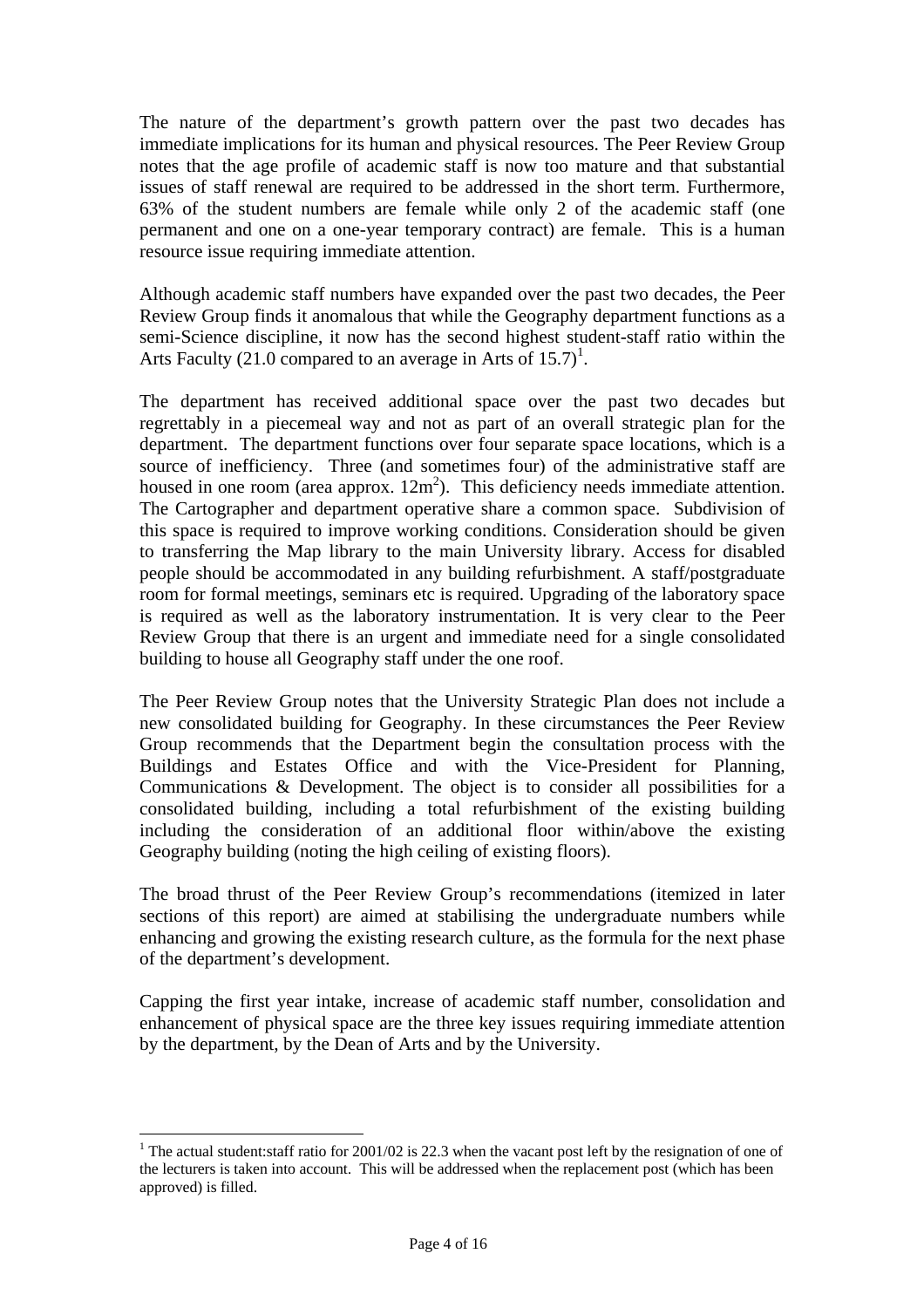### **Department Organisation & Planning**.

*Management Structure.* Within Geography the structure is traditional to UCC and hierarchical in nature with the Head of Department being the manager. This has worked very successfully over the years. Administrative loads are increasing inordinately due to devolution from central administration and the administrative burden on HODs is becoming excessive. It is timely to review the management structure. A flat administrative structure in which as many staff as possible can take part in decision making, might be examined, wherein policy should involve as many staff as possible, but implementation of it is handed to a designated few. The Peer Review Group commends the department on its Strategic Plan, and suggests that the plan be updated regularly and lodged with the VP for Development. A person with responsibility for the executive administration, at the level of administrative officer with the title of Office Manager is required.

*Budgets.* Allocation of budgets should be made at the beginning of the year. The extra financial needs of Geography as a part-science department, located in the Arts Faculty, should be addressed by the University and the Arts Faculty. This includes the provision of resources for physical laboratories and their equipment and supplies, the expenditure on GIS and the cost of fieldwork for the Department as well as better financial provision for the large practical demonstration/tutorial work. It is clearly evident that these needs are not being met adequately. For increased efficiency, the BA in European Studies should have a separate budget.

*Communications.* The Peer Review Group were impressed with the loyalty and openness of staff throughout the Department. There are effective structures for organisation and planning in the Department but there should be a regular review and thinning of the 11 departmental committees. It is now time to reconstitute a Research Committee. More frequent but *shorter* staff meetings are recommended. Better integration of the academic support staff into the operation of the Department by inclusion at staff meetings is recommended. All staff should be computer literate and regular retraining in computer needs (e.g. ECDL) may be required.

*Workloads.* The two issues that arose in interviews with staff were excess teaching and excess administration. We address the issue of teaching in a later section (recommend reducing the number of elective modules as well as capping the first year student intake). As for excess administration, all staff perceive an ever increasing administrative load emanating from the University's central administration. The Arts Faculty and the University must, if it serious about efficiency, streamline its housekeeping as the increasing burden of administration faced by academics in particular is seriously compromising the academic output in teaching and research and placing inordinate levels of stress on all staff. Furthermore, the management at University level is perceived as being divorced from the 'coal face' of teaching and research. Issues that should be addressed by the University include: clashing of core modules in the timetable, which the Arts Faculty has failed to address; in the administration of research grants the finance office is seen as adding to the bureaucracy when it should be promoting research by enabling the grant holders.

*Administration of Interdisciplinary Courses.* The Department is central to two additional interdisciplinary degrees and the Peer Review Group recommends that: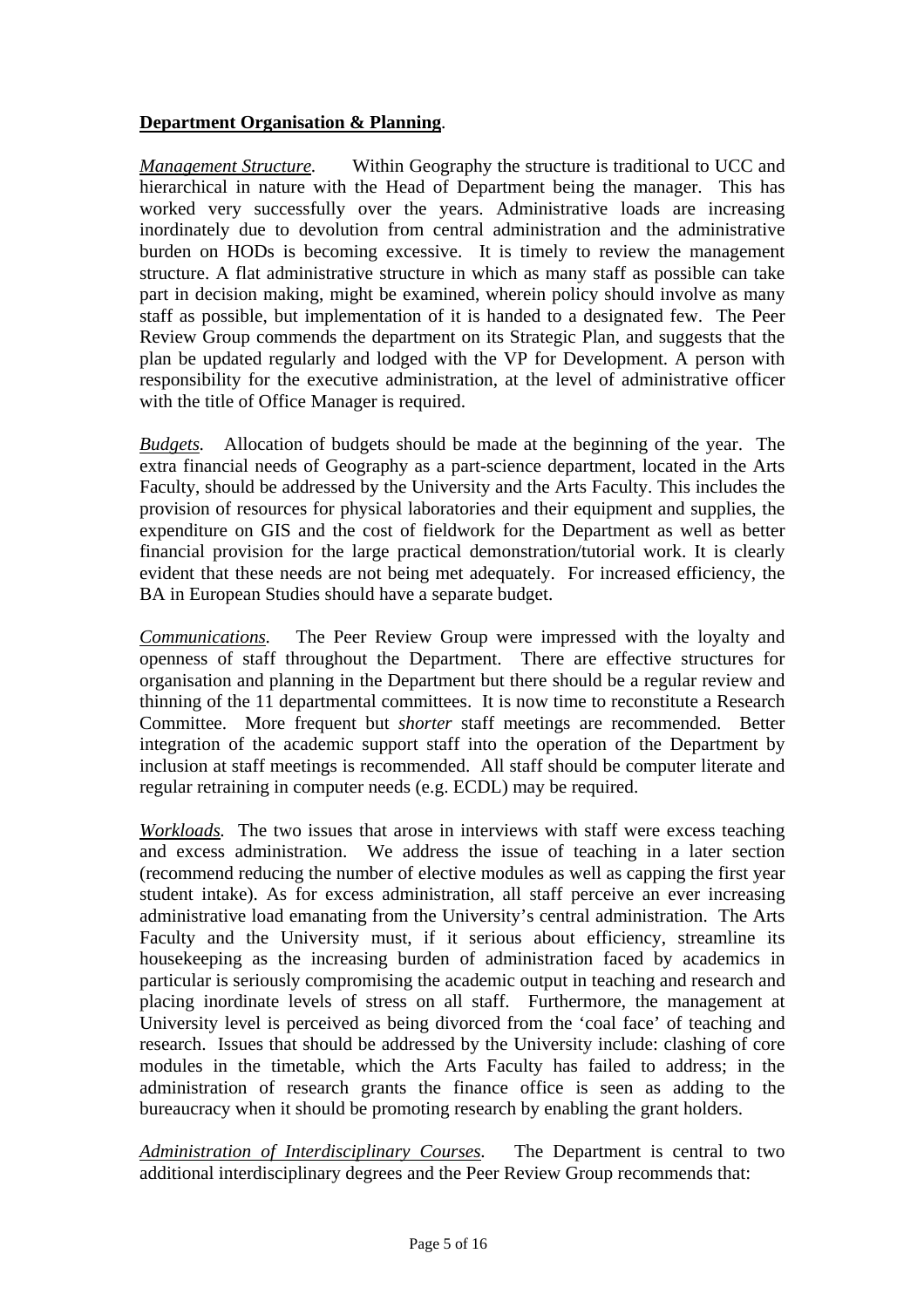- The Earth Science degree should have its own coordinator and administrator
- The BA in European Studies should have a separate budget for efficiency reasons

*Appointments*. In the  $01/02$  student staff ratio document, there are  $13<sup>2</sup>$  full time academic members plus 4.3 part-time academic members with a total student FTE of 364. This gives a student staff ratio of 21.0 by comparison with an Arts Faculty average of 15.7. If the first year student intake is capped at 250, a substantial increase in new academic staff members is still required to get the FTE's to the Arts faculty average. The Peer Review Group recommends that the Department, in consultation with the Dean of Arts and the Director of Human Resources, prepare a three year strategic plan of hiring new staff. This strategy should address the age and gender issues as well as particular research niches that the Department wishes to develop.

*Administrative Staff.* A person with overall responsibility for the executive administration should be appointed, at the level of administrative officer with the title of Office Manager. Such a person would enhance the department's administration. The Office Manager should be responsible for distributing the workload amongst the executive assistants.

### **Teaching & Learning**

In 01/02 there were a total staff FTE of  $17.3<sup>3</sup>$  and a student FTE of 364 (with 62 foreign students). **The FTE ratio for Geography at 21.0 is the second highest of the 17 Departments in Arts<sup>4</sup> .** The average in Arts is 15.7 with some Departments as low as 7.4. While Geography in UCC is in the Arts faculty, several of its functions are 'science' type. The laboratories and field trips are more akin to a Science department. On an FTE basis, Geography is severely penalised. It is clear to the Peer Review Group that all the staff in Geography are working at their limit because of the huge number of undergraduate students. When interviewed by the Peer Review Group, the Dean of Arts was aware of the FTE ratio and suggested that the foreign student numbers be reduced. The Department is not keen to reduce the foreign student numbers as it considers this student cohort an asset to the student learning experience. The Peer Review Group agrees that the foreign student cohort should be maintained. As a first step in bringing the FTE ratio in line with norms, the Peer Review Group asks that the Dean of Arts in consultation with the Head of Geography, find a mechanism to hold the quota of first year entry to Geography at 250 (the 00/01 first year entry was 312). This would reduce the FTE ratio to about 19. So maintaining the quota at 250 goes only part way to remedying the problem. To reduce the FTE ratio from 21.0 to the Arts average of 15.7 would require a very significant investment of additional academic members. The Peer Review Group wishes to emphasise that the excessive number of first year undergraduate students should be addressed. The Peer Review Group does not support the action of the Arts Faculty in admitting to first year

 $\overline{a}$ 

 $2 \text{ In fact the number of full time academic staff decreased to 12 during the academic year due to the$ resignation on a lecturer. Approval has been granted by the university for a replacement post to be advertised and filled. This will restore the total staff FTE to 17.3.

<sup>&</sup>lt;sup>3</sup> See footnote 2

<sup>4</sup> See footnote 1.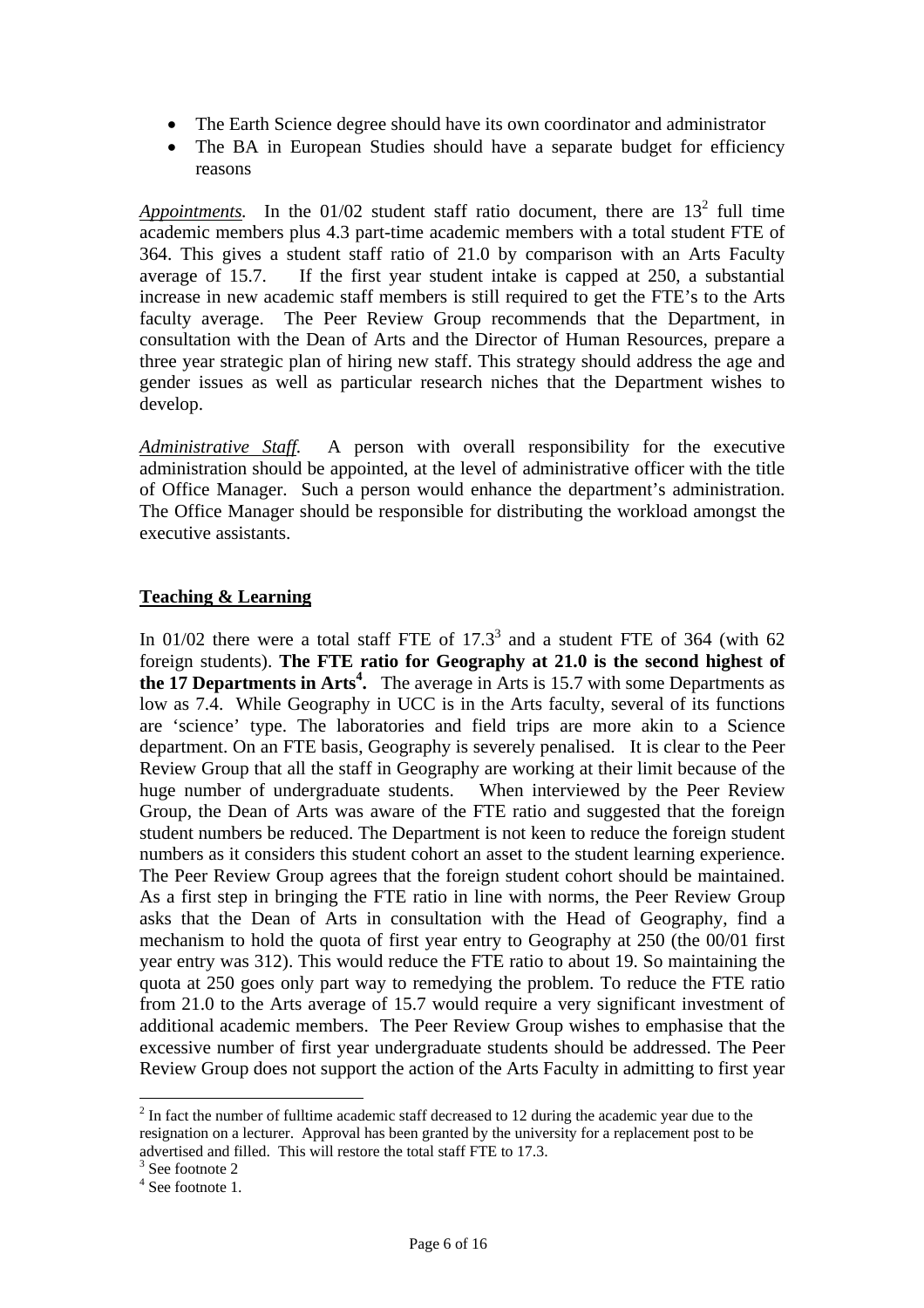Geography all those students with geography as their first and second choice. This has resulted in excessive first year student numbers, a policy that is compromising the entire teaching arrangement of the department. The first year student intake must be capped at a maximum of 250.

 Modularisation has resulted in module inflation. There appears to be too many core modules and electives for the teaching staff to manage effectively. The knock on effects include: additional assignments; field work; consultation with students; examining, etc. The excess modules encourage more teaching but less emphasis on independent student learning. The examination period stretches over 5 months (May to September). This is frustrating to academics looking for a block of time for research. The Department should be creative in its efforts to free up time and make the examination period shorter and the University should also address this.

 As a result of the large numbers of students, the Department has introduced a major change (the main project will be elective from October 2002 onwards). The Peer Review Group has grave reservations about this. This is a negative knock-on effect of not holding down the quota in first year entry. The students in the Earth Science degree identified a lack of integration of courses in their final year and also a lack of identity as they had no common space, laboratory or otherwise for 'Earth Science'.

### *We recommend to the Department:*

- To undertake a review of its curriculum and thin out the number of modules while encouraging methods of independent learning. New modules should be only added on the basis of replacing existing modules.
- To consider reinstating the major project as compulsory
- To look at ways to increase opportunities for small group work in the  $2^{nd}$  and  $3^{rd}$ years to enable students (particularly young women) to do better
- That the Earth Science degree should have a dedicated coordinator who is a permanent full time academic staff member. A dedicated multipurpose room /laboratory/computer room/common room should be found for this degree.
- That the marks from the  $2<sup>nd</sup>$  year be added (via some appropriate formula) to the  $3<sup>rd</sup>$  results for the award of the overall degree result
- That two externs be appointed: one in human geography and EDS; the second in physical geography

### *We recommend to the University:*

- That timetabling be arranged to minimise clashes and also that some flexibility be permitted to timetabling (which is perceived as being too rigid)
- That the first year quota must be held at 250 or below
- That additional academic staff must be recruited. Consideration should be given to new full time staff as well as joint appointments. The student-staff FTE speaks for itself
- To review the inordinately long and frustrating examination period lasting from May to September with the goal of shortening this process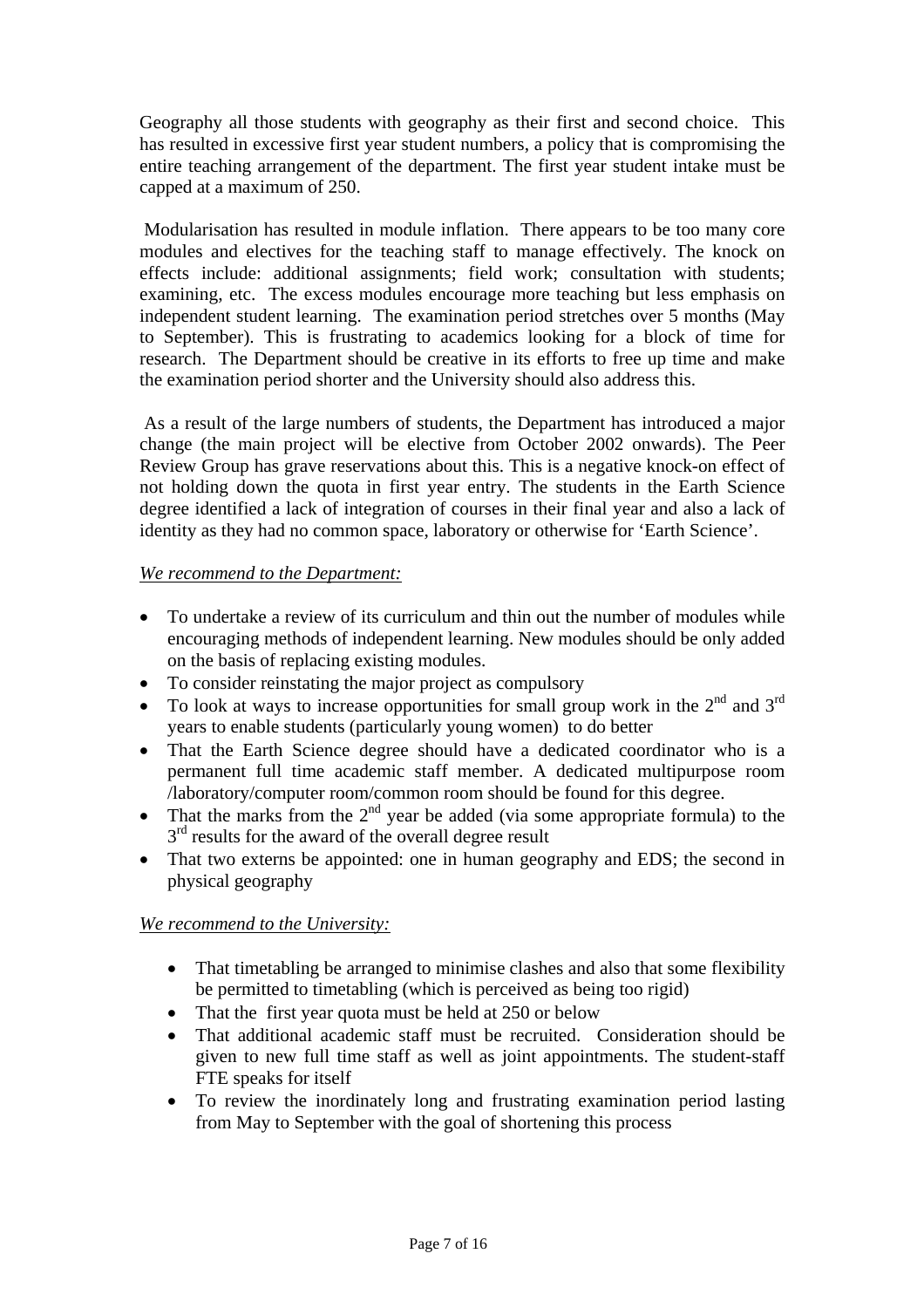#### **Research & Scholarly Activity**

The Department has increased its research activity very substantially in the last two decades as evidenced by the increased number of postgraduates, the increased number of international journal peer reviewed papers and the increase in research income. Up to about 1985 the Department graduated 1 to 2 postgraduates each year. In 2001, out of a total postgraduate population of 46, the number that graduated was 14, including 4 PhDs. Also in 2001 the Department secured 4 Government of Ireland postgraduate scholarships out of a college wide success of 33. The Department has a Departmental Graduate Studies Committee, which monitors the supervision of postgraduates. The number of peer reviewed international journal papers in the last five years stands at 49, plus 7 books, 30 book chapters and 18 research reports. This success is highly commendable. The research income in the last five years was reported as approximately  $\epsilon$ 2.5 million for the department and its associated research centres.

We commend the Department for its excellent track record in research. However there is evidence that the overload of staff with undergraduate teaching and tutoring is compromising research output. There is room for increased output in research. The undergraduate programme is now strong, having been built up very successfully over the past two decades and will not be compromised by a shift of emphasis towards a more research ethos within the Department. In fact, international evidence suggests that undergraduates benefit enormously from *research led teaching.* 

#### *We recommend to the Department*:

- To enhance and extend a culture of research, which accommodates all different research modes including: the large funded research; the network type research; the lone scholar; the collaborative research, etc.
- To establish a Departmental Research Committee to
	- o Develop a strategic plan of research across the department
	- o Ensure better development of individual research via the mentoring of new younger staff by more senior members
	- o Be pro-active in promoting information about opportunities for research
	- o To establish a prominent notice board with copies of first pages of publications for a two year roll-over period
	- o To establish a weekly seminar series which would include
		- Reports of research activity of all staff members for the previous year
		- Reports of research activity of all postgraduates doing research degrees
		- **Lectures by outside researchers**
		- **EXECUTE:** Lectures on research grant applications by personnel from funding agencies to include the office of the VP for research
		- The 'load' of organising the weekly seminar series should be treated as equivalent to 'one module' of teaching
	- o Consider designating one staff member as the 'postgraduate officer' with overall responsibility for the sector
	- o Develop a mechanism to ensure that postgraduates are not over-used for undergraduate teaching purposes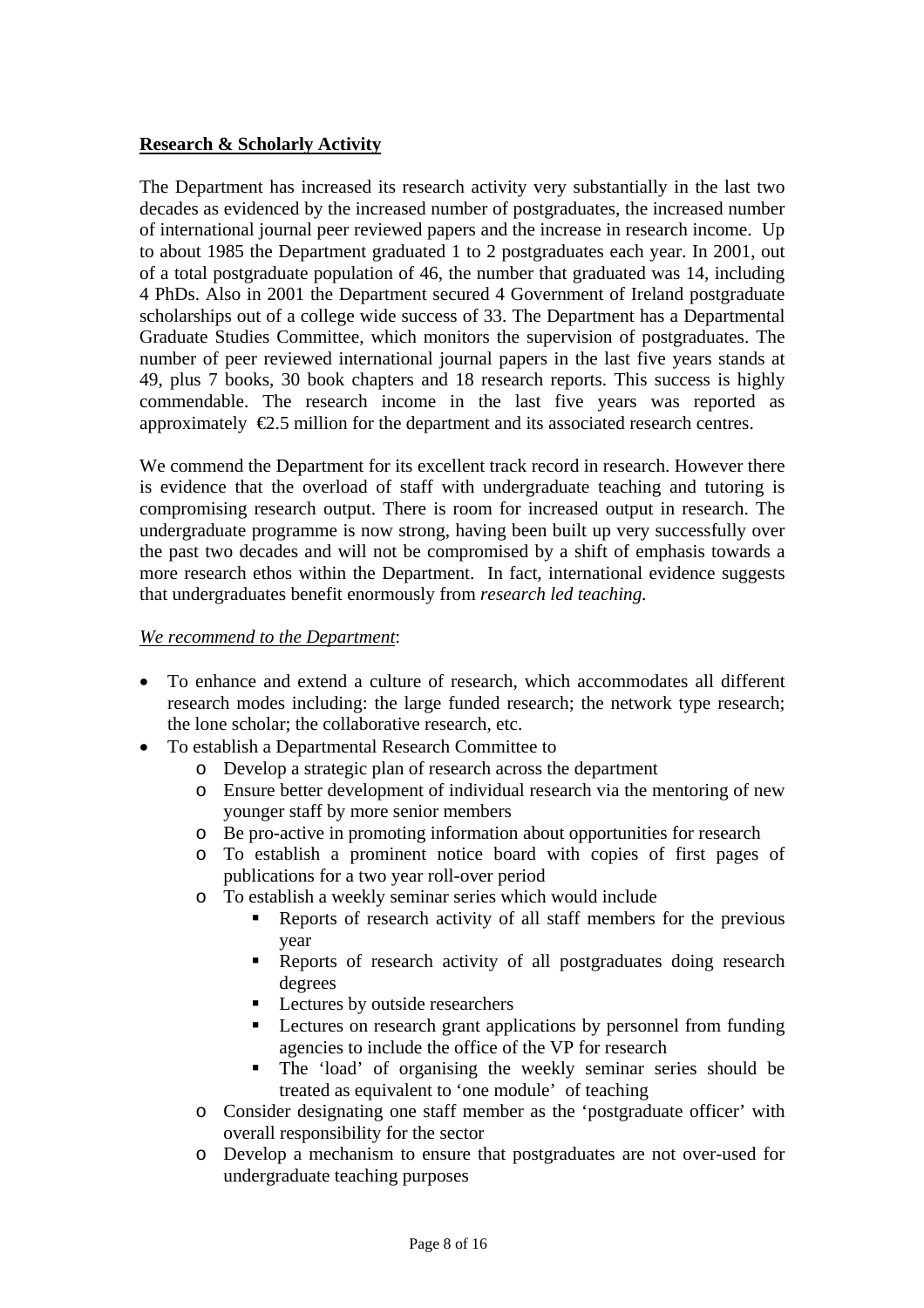o Develop mechanisms to ensure that postgraduates are given adequate computer hardware and internet connections and access to adequate laboratory, field infrastructure and library requirements

#### *We recommend to the University:*

- To develop an equation that determines the *earning power* of a Department's FTE's plus research income. Then this earning power should be balanced with the cost of running the Department. Otherwise, the spectre looms that resource changes may run Departments into deficit.
- To develop realistic overhead receipts with funding agencies, as the inadequacy of the 20% overhead and in some cases 0% overhead, severely compromises the University in enabling Departments to meet their strategic research goals.

### **Staff Development**

The fundamental resource of the University and its Departments is its people. The staff in Geography are amongst the most productive and loyal in UCC. However, recent developments in the administration of the University are testing the will of many staff members to perform at their optimum. Excessive teaching loads, oversized classes, timetabling conflicts, inadequate infrastructure for teaching laboratory and field work, excessive administration burdens, non-reward for generating research contracts, not having a consolidated building and gender issues are some of the points of concern raised by staff members. Staff indicated that their points of concern are by and large with the administration of the University and not with the administration within the Department. Staff members are unsure what the role of the HR Department is in the University but felt that HR should assist in staff development. To support staff members at this time we recommend that staff development be addressed by the Department and by the University.

#### *We recommend to the Department*:

• That a mentoring system be introduced by the Department, whereby young staff members are guided in their teaching and research career by more senior members. Encourage that younger staff have a career plan and arrange that the department facilitate this where possible

#### *We recommend to the University*:

- That the HR Department whose brief includes…'…*support the staff of the University*…' should be proactive in assisting the Geography Department with its staff development requirements.
- To examine the ratio of female students to female staff. Currently 63% of the student population are female while only 2 of the 12 full-time academic staff are female. This should be addressed. As a start, the University should establish a support group for female academics intent on breaking through the 'glass ceiling'.
- Staff development courses be organised by Human Resources, outside of the teaching and examination periods.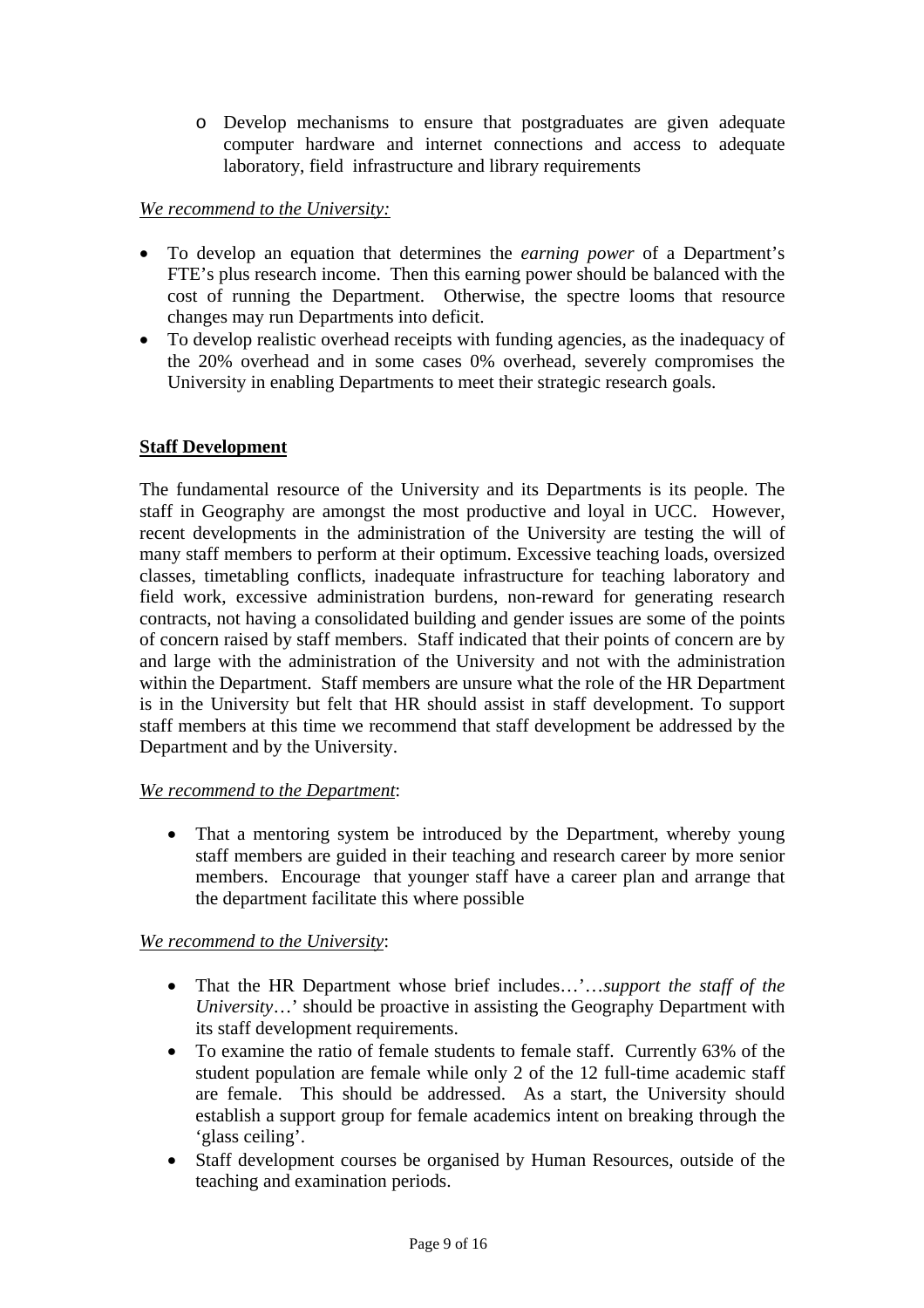- Opportunities for promotion of the technical staff are few and infrequent. This should be addressed.
- The existence of half time teaching posts is a recipe for future problems*.* The university should consider ways of reducing and ultimately moving to a situation where all teaching posts in the department are full time.
- That the University address the elongated examination period, which currently begins in May and finishes in September. The Autumn examination process (preceded by a consultative process for students where staff members are required to be on campus) effectively stunts the opportunity for summer research efforts.
- That sabbatical leave be encouraged as a means of staff development. Globally it is well proven that scholars who avail themselves of sabbatical leave are amongst the most innovative and productive.
- A formula for sabbatical leave be implemented college-wide that will not burden the recipient with excessive teaching commitments either prior to or on return from leave and furthermore that the recipient is not compromised financially in the process.

### **External Relations**

The Department is particularly successful in developing and maintaining links with national and international institutions. Currently there are 62 non-Irish visiting students (34 from the USA). At 7% of the total student population in Geography this is commendable and the Irish students benefit from the interaction with their international peers. The Peer Review Group strongly supports these links and recommends that they be maintained and expanded.

### **Support Services**

1. *Library*. The library came in for a lot of criticism by undergraduate students, postgraduate students and academic staff. Complaints included: lack of textbooks, lack of journals, essentially no access to interlibrary loans and inadequate photocopying facilities. When the Peer Review Group visited the library we were horrified to be informed that funding to the UCC library has been running at about 2/3rds that of other Irish Universities. We were also informed that the Geography Department subsidises book purchases in the library. Academic staff members are allowed only 3 interlibrary loan tokens per year or about one token per postgraduate student. Some postgraduates informed us that they go to other Irish Universities for their library needs, and one student informed us that he goes to the UK for his library needs. All in all we were given a very dim picture of the library. Staff and students are loud in their praise for the library staff who are considered to be at all times very helpful.

 *The external members of the Peer Review Group expressed the strong view that UCC cannot publicly claim to be a research led Teaching University while privately letting the library wallow in poverty.* 

2. *Computer Centre*. The support offered by the Computer Centre was considered as adequate by staff. However, some staff members highlighted the need for better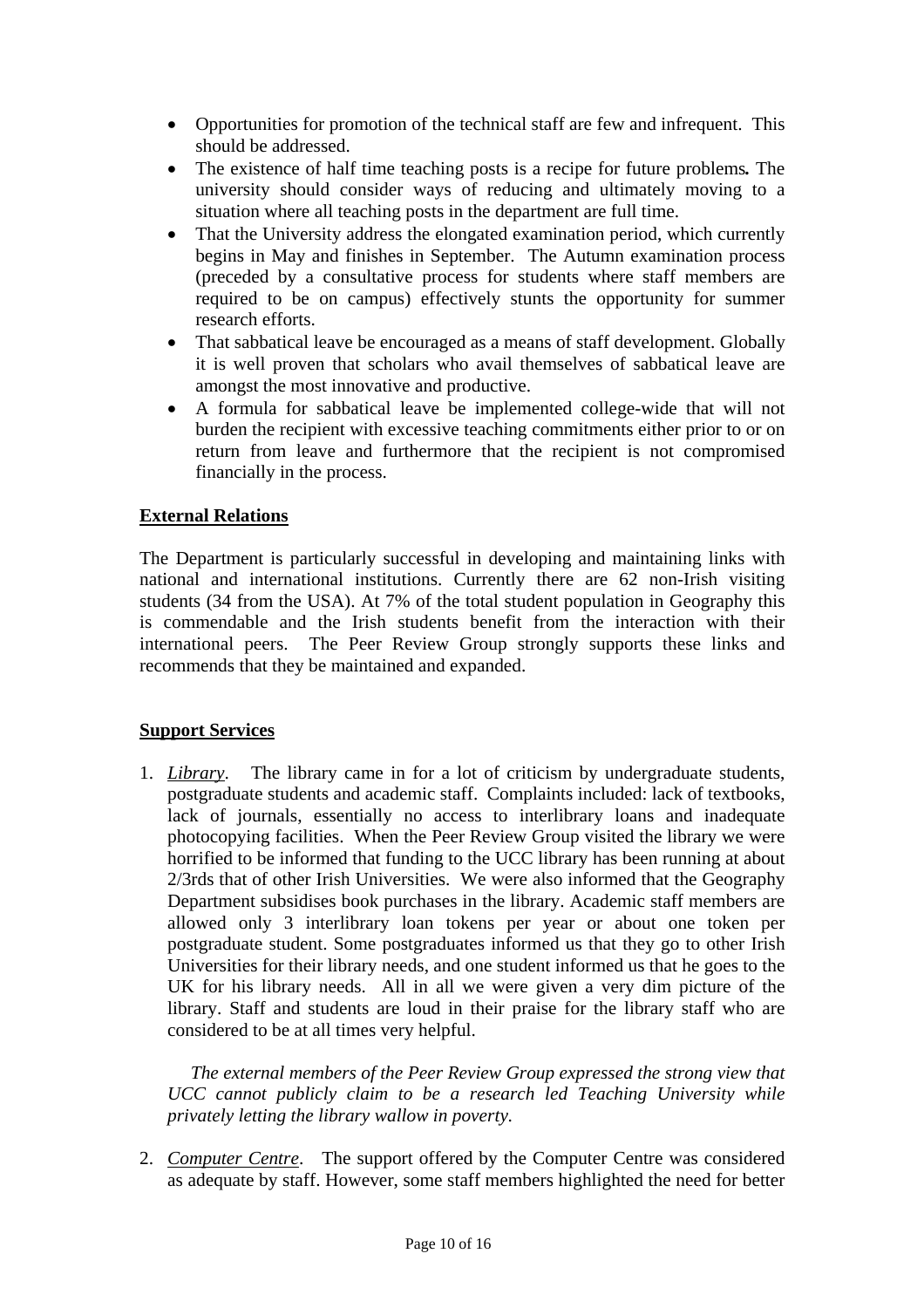maintenance of email and internet facilities. Students interviewed by the Peer Review Group (particularly the postgraduates) were very unhappy with the hardware, software and internet facilities available to them. One student complained that he was waiting for 12 months for an email connection

- 3. *Buildings and Estates*. Very high levels of dissatisfaction were levelled at this office. Maintenance of the Geography building was felt by staff to be inadequate and they considered that the building is currently suffering from the high volume of student traffic.
- 4. *Audiovisual Services and Catering & Cleaning*. High levels of satisfaction were expressed with these services.

#### *We recommend to the University*:

- To immediately implement resources increase to the Library. The University should look at all options to increase resources to the library including the (no cost) possibility of sharing hardcopy journals within the Irish Universities group. It may be possible that at least *one* copy of the more important journals be held by at least one Irish University with rapid access by others
- To initiate a programme of building refurbishment to the Geography building in line with recommendations for space and buildings consolidation
- That a senior member of the Computer Centre visit the Department and assist and advise the Department in its computing needs.

#### *We recommend to the Department*:

- To take a proactive role with the Buildings and Estates Office with regard to refurbishment of the Geography building.
- To take up the Computer Centre's invitation to provide courses (e.g. ECDL) for some staff members so that all staff members are computer literate. It is unacceptable in this day and age that administrative staff be expected to do emails for some staff members.
- Academic staff with postgraduates must take responsibility for computing facilities for their students. It is unacceptable that access to postgraduate offices and computing is denied after 6pm in some cases.

## **Overall Analysis**

On the surface the department is performing very well, with a very high student/staff FTE, by and large a satisfied student population, and an annually increasing research income. Staff work hard and are loyal. However, below the surface there are many systemic problems: too many undergraduates; too few academic staff; cramped administrative offices; inadequate laboratory space and inadequate laboratory equipment; excessive administrative loads and a split department housed in four separate locations. If these ailments are allowed to continue, the Peer Review Group considers that the deliverance of teaching within the department is not sustainable and the potential for widening the research base is also not possible.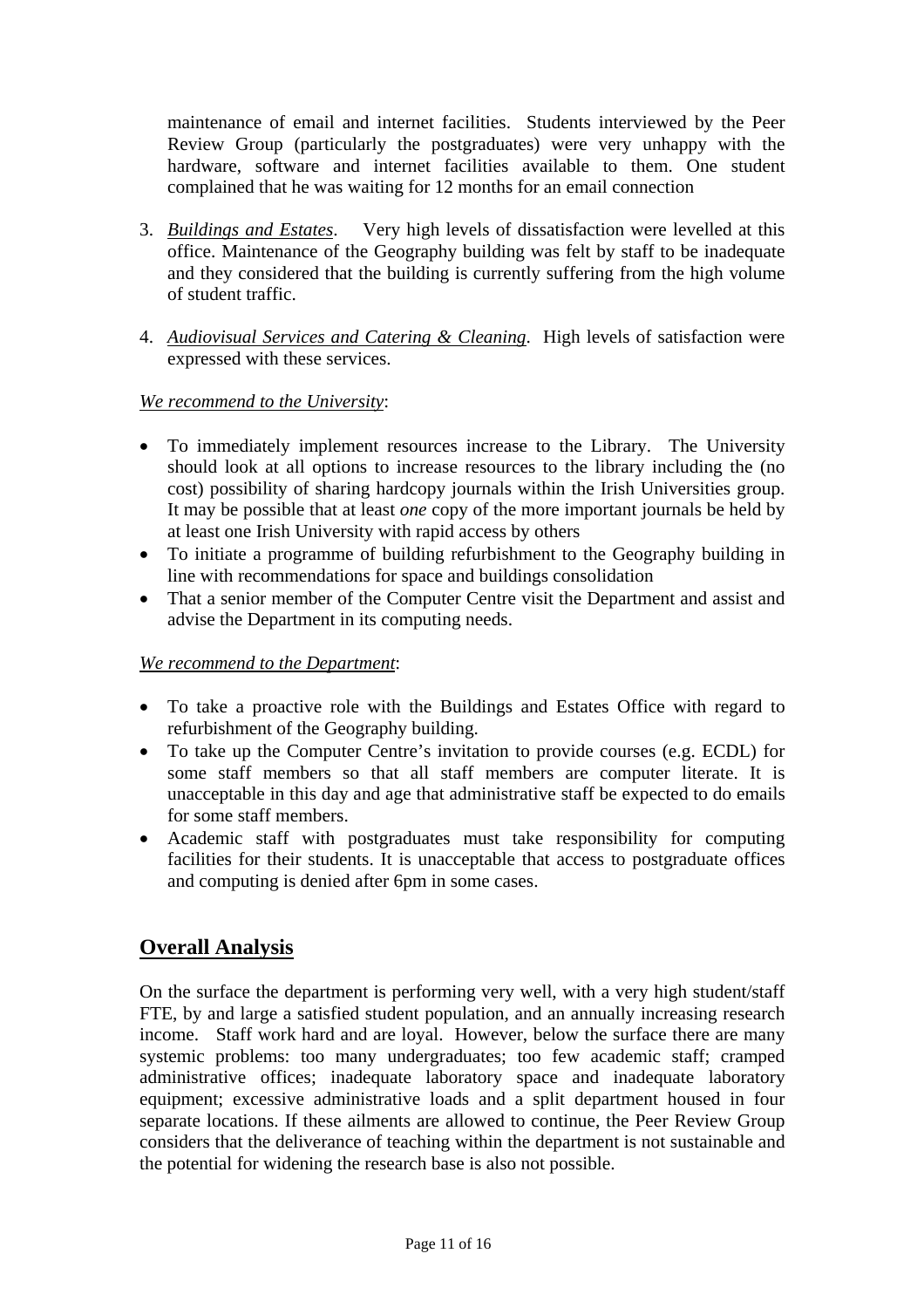## **Recommendations for Improvement - to the Department**

- 1. Review the curriculum with the objective of thinning out the excessive number of modules making sure not to add new modules without cutting existing ones.
- 2. Reinstate the final year project as compulsory.
- 3. Find a mechanism to add some % of the second year marks to the third year marks in arriving at the total marks for the award of the degree.
- 4. Appoint two undergraduate externs for the BA in Geography: one in Human Geography and the second in Physical Geography.
- 5. The BSc in Earth Science should have a dedicated coordinator with a separate budget and a dedicated multipurpose room/laboratory.
- 6. Thin out the number of Department Committees.
- 7. Establish a Departmental Research Committee with the goal of enhancing and extending the culture of research to include **all** academic staff members (see details in section on Research and Scholarly Activity). A five-year strategic plan for research should be developed which is wide and loose enough that researchers may alter direction depending on available funds or research questions of interest.
- 8. Set up a mentoring system whereby younger academic staff members are guided in their teaching and research career by established senior members.
- 9. Review the policy of computers for postgraduates, making sure that adequate computers are available to all postgraduates and that access times to computers are increased to include nigh time and weekends.

## **Recommendations for Improvement - to the University**

- 1. Cap the first year student intake at 250 students or below.
- 2. Increase the academic staff numbers (full time and/or joint appointments) to attain a student/staff FTE ratio closer to the Arts faculty average.
- 3. Initiate a programme of building refurbishment to the Geography Building in line with recommendations for space and building consolidation to be achieved by 2005. Such a strategy should include comprehensive disability access.
- 4. Set up an Academic Council Committee with the objective of reducing the excessively long exam period (starts in early May and finishes in September).
- 5. Develop an equation that determines the *earning power* of the Departments which includes research income so that a research active departments such as Geography are rewarded.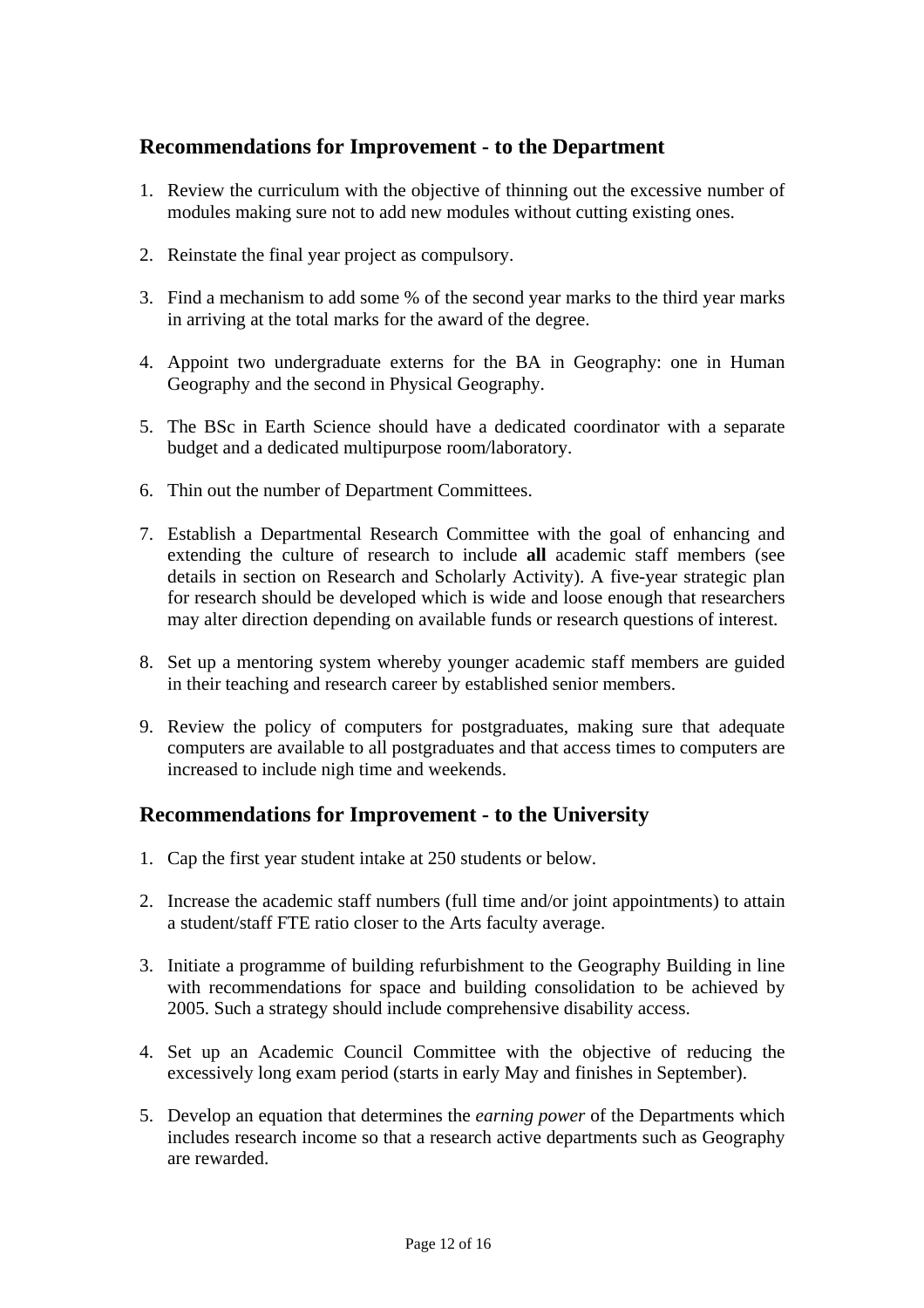- 6. Develop and implement a strategy for the increase in the University research overhead to at least 30% by the year 2005.
- 7. The Human Resources department should be more proactive in assisting the department with staff development requirements.
- 8. 63% of the students and 2 of the 12 full-time academic staff are female. The gender imbalance should be urgently addressed.
- 9. While the HOD has always encouraged sabbatical leave as a means of academic staff development, the staff member on return is often burdened with excessive teaching to make up for the time away. The University should understand the benefits of sabbatical leave and should introduce a more enabling sabbatical leave policy college wide.
- 10. The University should immediately address the financial crises in the Library particularly regarding journals. A system of planned sharing of journals amongst Irish University (at little or no extra cost) might go a long away to help students and research staff.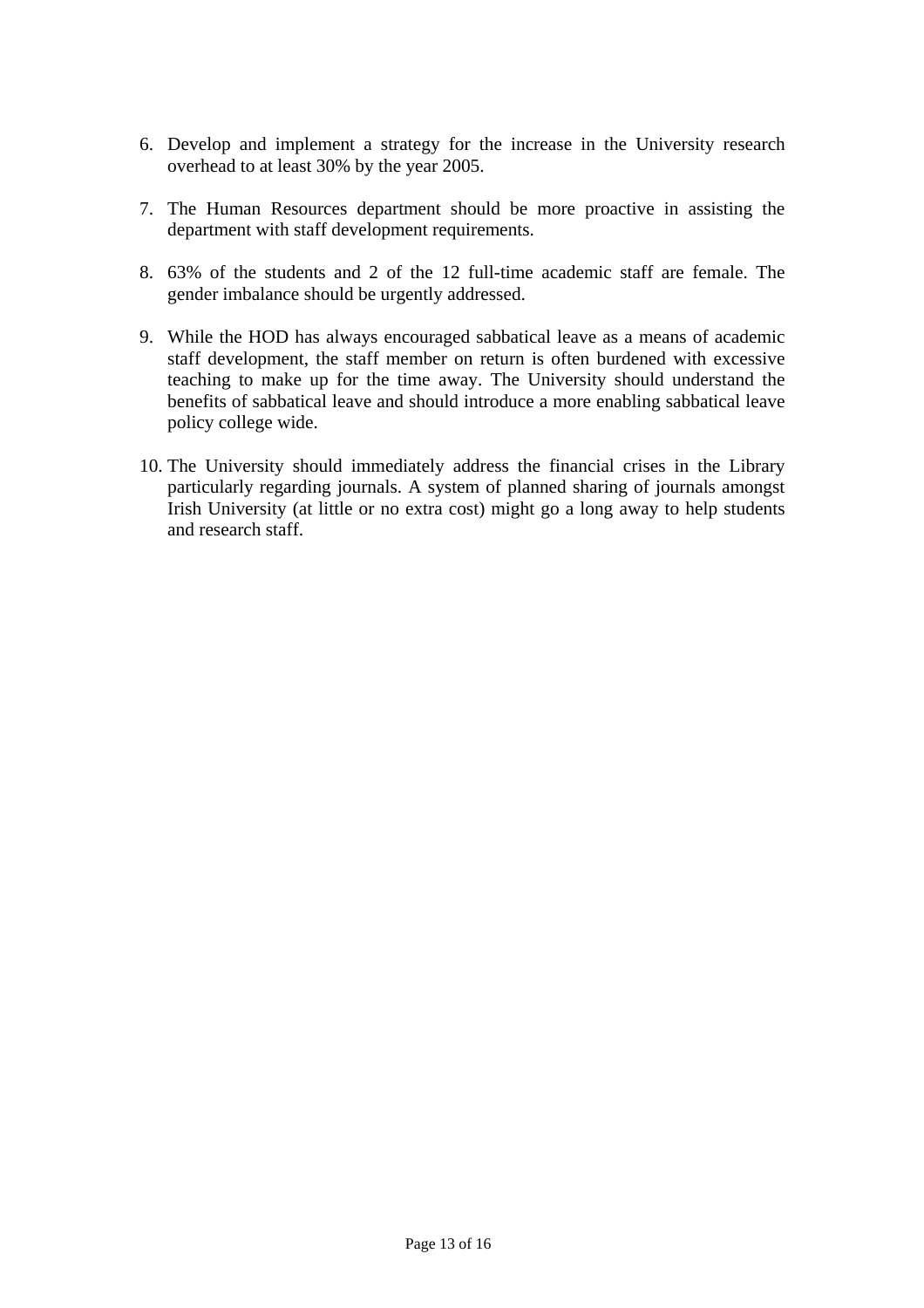#### **Appendix A**

## **Timetable for conduct of Peer Review Group Visit**

## **Department of Department of Geography BSc Earth Science Degree; BA European Studies**

#### **Wednesday 6 March 2002**

| $18.00 - 19.30$ | Meeting of members of the Peer Review Group                                    |
|-----------------|--------------------------------------------------------------------------------|
|                 | Briefing by Director of Quality Promotion Unit, Dr. N. Ryan.                   |
|                 | Group agreed final work schedule and assignment of tasks for the               |
|                 | following 2 days.                                                              |
|                 | Views were exchanged and areas to be clarified or explored were<br>identified. |

20.00 Dinner for members of the Peer Review Group, Heads of Departments of Geography & Geology, and representatives of staff.

#### **Thursday 7 March 2002**

- 08.30 09.00 Convening of Peer Review Group in Seminar Room, Geography Department, second floor, Geography & Geology Building
- **09.00 13.00** Consideration of Self-Assessment Report and other inputs along with all department staff, including administrative / technical / support staff, as appropriate. Time will be allowed for private meetings of members of the Peer Review Group with members of staff.
- 09.00 09.30 Professor W. Smyth, Head of Geography Department
- 09.30 10.15 Departmental Co-ordinating committee/staff of Department of Geography
- 10.15 10.30 Informal gathering for tea/coffee
- 10.30 11.00 Staff of BSc Earth Science
- 11.00 11.30 Staff of BA European Studies
- 11.30 13.00 Meetings with individual members of staff

#### **O'Connell Seminar Room**

- 11.30 Ms Rose Walshe, Ms Noreen McDowell, Ms. Suzanne O'Sullivan, Ms. Sheila Hyde (Departmental Executive Assistants)
- 11.50 Dr. Eileen O'Rourke
- 12.00 Mr. Darius Bartlett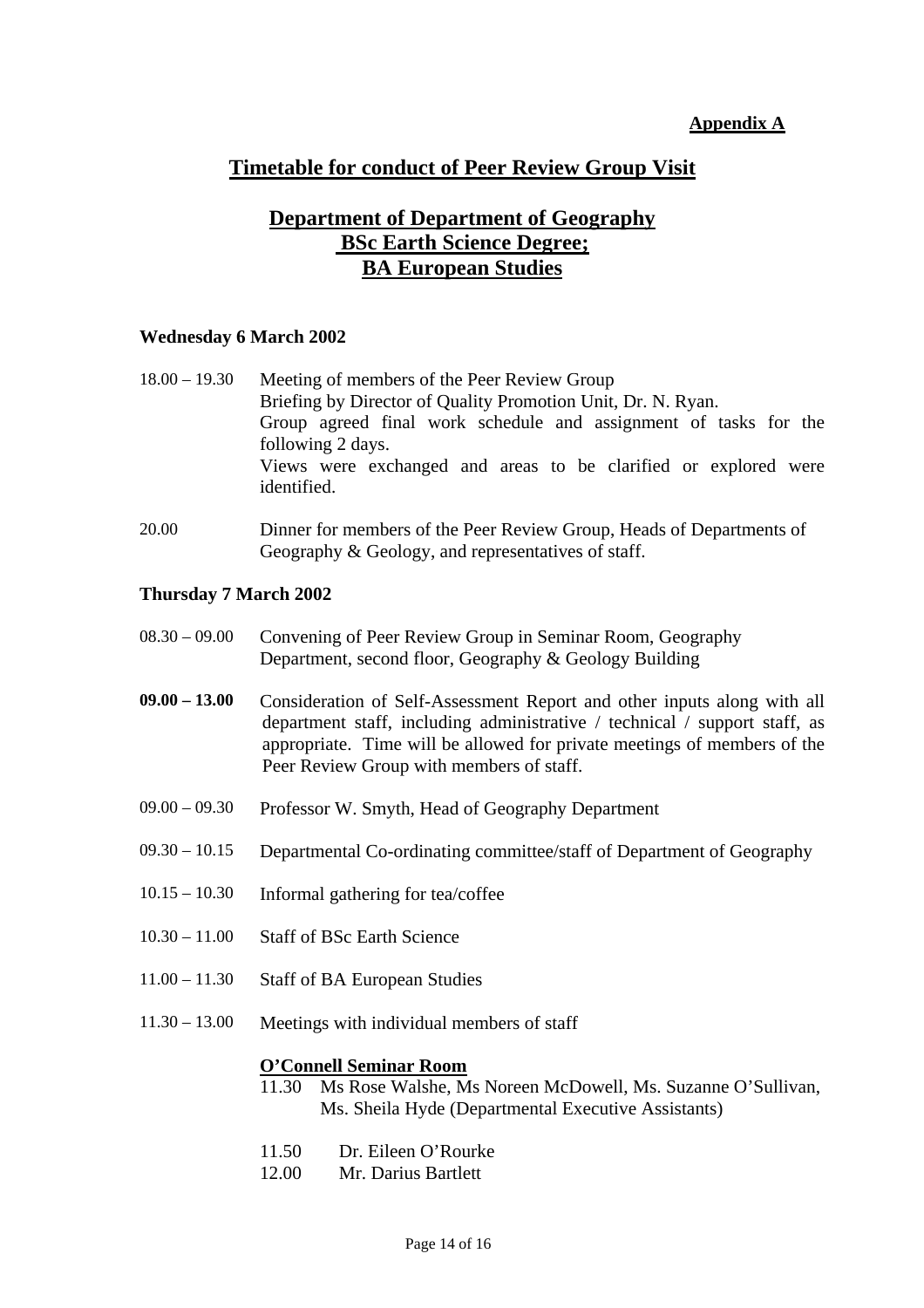- 12.20 Dr. Jim McLaughlin
- 12.30 Dr. Una Ni Chaoimh
- 12.40 Mr Brendan Dockery (Departmental Operative)
- 12.50 Mr. Piaras Mac Einri

### **P. Bruck's Office**

- 11.30 Dr.Denis Linehan
- 11.40 Prof Pat O'Flanagan
- 11.50 Prof. Robert Devoy
- 12.00 Mr. Michael Murphy (Departmental Cartographer)
- 12.10 Ms. Helen Bradley (GIS Development Officer)
- 12.20 Mr. Raymond O'Connor
- 12.30 Dr. Barry Brunt
- 12.40 Ms. Roisin Murphy, Ms. Mary Murphy (Technicians)
- 12.50 Dr. Kevin Hourihan
- 13.00 14.00 Working lunch for members of Peer Review Group
- 14.00 15.00 Visit to core facilities of Department, including Main Building, Muskerry Villas, Connolly Building, Bloomfield Terrace
- 15.00 17.00 Meetings with representative selections of students 15.00 undergraduates in Geography programmes 15.30 undergraduates in BA European Studies programme 16.00 undergraduates in BSc Earth Science programme 16.30 postgraduates in Geography
- 18.30 Meeting of Peer Review Group to identify remaining aspects to be clarified and to finalise tasks for the following day. Working dinner for members for the Peer Review Group

### **Friday 8 March 2002**

08.30 – 09.00 Convening of Peer Review Group in Seminar Room, Geography Department, second floor, Geography & Geology Building 09.00 – 09.30 Professor Pat Fitzpatrick, Chair, Academic Council Committee on Research & Dr. Ruth Davis, Research Support Officer, Office of Vice-President for Research Policy & Support 09.30 – 10.00 Professor Patrick O'Flannagan  $10.00 - 11.00$  Visit to Q + 3, Boole Library. Meeting with Ms. Margot Conrick, Head of Information Services and Ms. Olivia Fitzpatrick, Subject Librarian 11.00 – 11.30 Professor Peter Woodman, Dean of Arts 11.45 – 12.15 Professor Aine Hyland, Vice-President and member of Executive Management Group